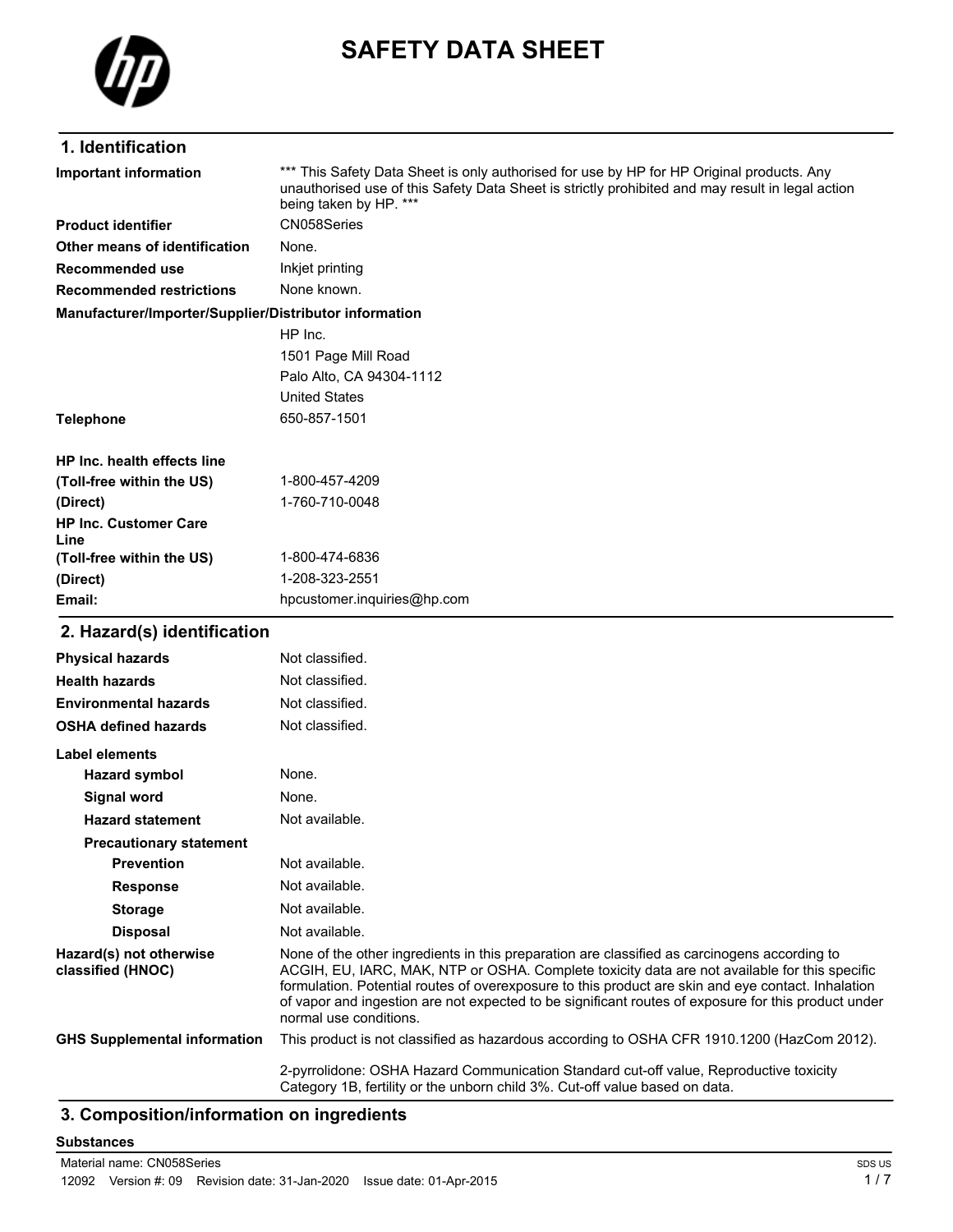| <b>Chemical name</b>                                                             | <b>Common name and synonyms</b>                                                                                                                                                                    | <b>CAS number</b> | %     |
|----------------------------------------------------------------------------------|----------------------------------------------------------------------------------------------------------------------------------------------------------------------------------------------------|-------------------|-------|
| Water                                                                            |                                                                                                                                                                                                    | 7732-18-5         | 75-85 |
| Hydroxy alkylated lactam*                                                        |                                                                                                                                                                                                    | Proprietary*      | <15   |
| Aliphatic diol                                                                   |                                                                                                                                                                                                    | Proprietary       | $5$   |
| Cyan colorant*                                                                   |                                                                                                                                                                                                    | Proprietary*      | $5$   |
| 2-pyrrolidone                                                                    |                                                                                                                                                                                                    | 616-45-5          | $3$   |
| <b>Composition comments</b>                                                      | This ink supply contains an aqueous ink formulation.<br>This product has been evaluated using criteria specified in 29 CFR 1910.1200 (Hazard<br>Communication Standard).                           |                   |       |
|                                                                                  | 2-pyrrolidone: OSHA Hazard Communication Standard cut-off value 3%. Cut-off value based on<br>data.                                                                                                |                   |       |
|                                                                                  | *Proprietary                                                                                                                                                                                       |                   |       |
| 4. First-aid measures                                                            |                                                                                                                                                                                                    |                   |       |
| <b>Inhalation</b>                                                                | Move to fresh air. If symptoms persist, get medical attention.                                                                                                                                     |                   |       |
| <b>Skin contact</b>                                                              | Wash affected areas thoroughly with mild soap and water. Get medical attention if irritation<br>develops or persists.                                                                              |                   |       |
| Eye contact                                                                      | Do not rub eyes. Immediately flush with large amounts of clean, warm water (low pressure) for at<br>least 15 minutes or until particles are removed. If irritation persists get medical attention. |                   |       |
| Ingestion                                                                        | If ingestion of a large amount does occur, seek medical attention.                                                                                                                                 |                   |       |
| <b>Most important</b><br>symptoms/effects, acute and<br>delayed                  | Not available.                                                                                                                                                                                     |                   |       |
| <b>General information</b>                                                       | Wash affected areas thoroughly with mild soap and water.                                                                                                                                           |                   |       |
| 5. Fire-fighting measures                                                        |                                                                                                                                                                                                    |                   |       |
| Suitable extinguishing media                                                     | Dry chemical, CO2, water spray or regular foam.                                                                                                                                                    |                   |       |
| Unsuitable extinguishing<br>media                                                | None known.                                                                                                                                                                                        |                   |       |
| Specific hazards arising from<br>the chemical                                    | None known.                                                                                                                                                                                        |                   |       |
| Special protective equipment<br>and precautions for firefighters                 | Not available.                                                                                                                                                                                     |                   |       |
| <b>Specific methods</b>                                                          | None established.                                                                                                                                                                                  |                   |       |
| 6. Accidental release measures                                                   |                                                                                                                                                                                                    |                   |       |
| <b>Personal precautions,</b><br>protective equipment and<br>emergency procedures | Wear appropriate personal protective equipment.                                                                                                                                                    |                   |       |
| <b>Methods and materials for</b><br>containment and cleaning up                  | Dike the spilled material, where this is possible. Absorb with inert absorbent such as dry clay, sand<br>or diatomaceous earth, commercial sorbents, or recover using pumps.                       |                   |       |
| <b>Environmental precautions</b>                                                 | Do not let product enter drains. Do not flush into surface water or sanitary sewer system.                                                                                                         |                   |       |
| 7. Handling and storage                                                          |                                                                                                                                                                                                    |                   |       |
| <b>Precautions for safe handling</b>                                             | Avoid contact with skin, eyes and clothing.                                                                                                                                                        |                   |       |
| Conditions for safe storage,<br>including any incompatibilities                  | Keep out of the reach of children. Keep away from excessive heat or cold.                                                                                                                          |                   |       |
| 8. Exposure controls/personal protection                                         |                                                                                                                                                                                                    |                   |       |
| <b>Occupational exposure limits</b>                                              |                                                                                                                                                                                                    |                   |       |
| <b>Components</b>                                                                | US. Workplace Environmental Exposure Level (WEEL) Guides<br><b>Type</b>                                                                                                                            | <b>Value</b>      |       |
| Aliphatic diol                                                                   | <b>TWA</b>                                                                                                                                                                                         | 10 mg/m3          |       |
| <b>Biological limit values</b>                                                   | No biological exposure limits noted for the ingredient(s).                                                                                                                                         |                   |       |
| <b>Exposure guidelines</b>                                                       | Exposure limits have not been established for this product.                                                                                                                                        |                   |       |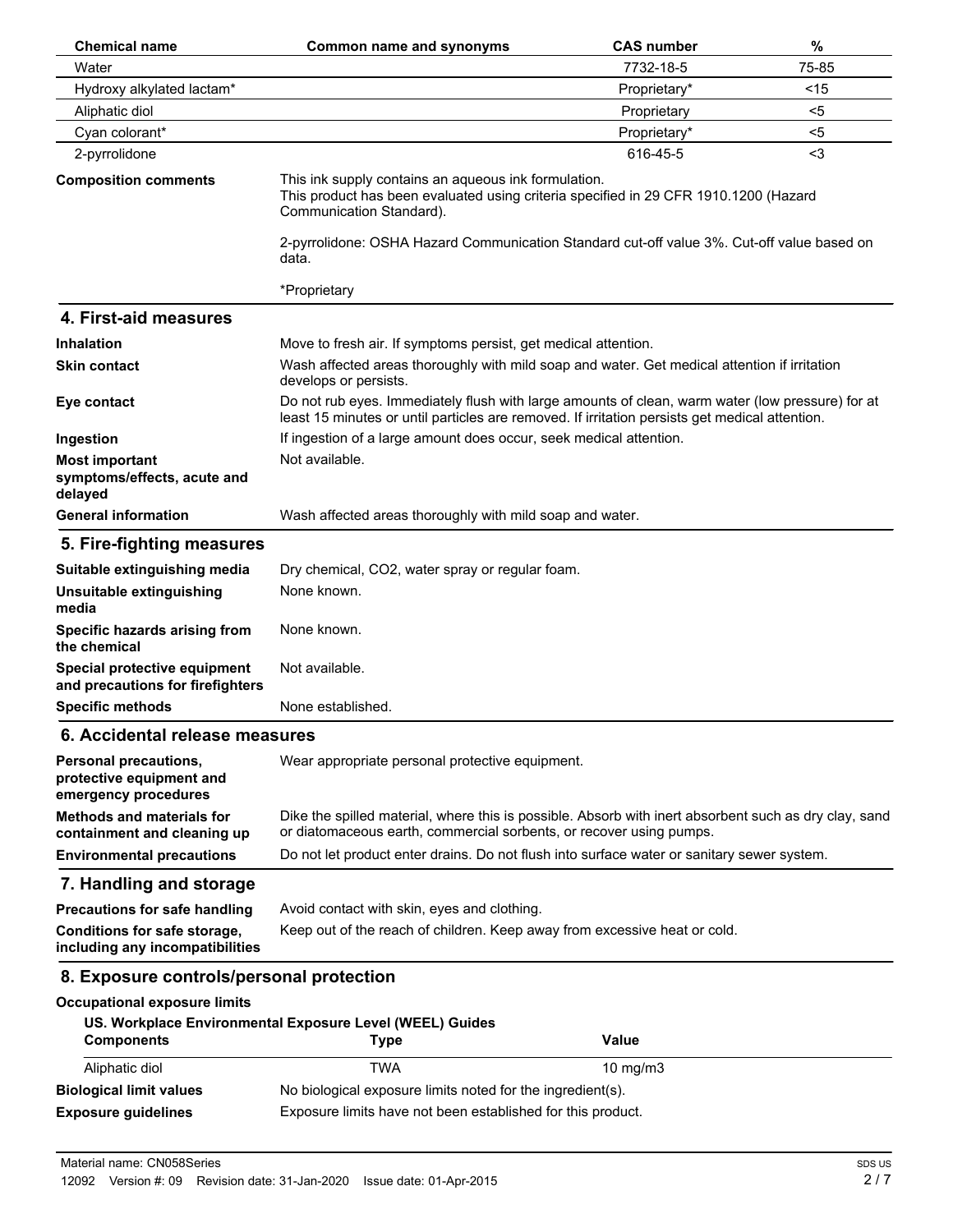| Appropriate engineering<br>controls      | Use in a well ventilated area.                                         |
|------------------------------------------|------------------------------------------------------------------------|
|                                          | Individual protection measures, such as personal protective equipment  |
| Eye/face protection                      | Not available.                                                         |
| <b>Skin protection</b>                   |                                                                        |
| <b>Hand protection</b>                   | Not available.                                                         |
| Other                                    | Not available.                                                         |
| <b>Respiratory protection</b>            | Not available.                                                         |
| <b>Thermal hazards</b>                   | Not available.                                                         |
| <b>General hygiene</b><br>considerations | Handle in accordance with good industrial hygiene and safety practice. |

## **9. Physical and chemical properties**

| <b>Appearance</b>                                 |                                                                      |
|---------------------------------------------------|----------------------------------------------------------------------|
| <b>Physical state</b>                             | Liquid.                                                              |
| Form                                              | Not available.                                                       |
| Color                                             | Cyan                                                                 |
| Odor                                              | Not available.                                                       |
| <b>Odor threshold</b>                             | Not available.                                                       |
| рH                                                | $8.5 - 9.5$                                                          |
| Melting point/freezing point                      | Not available.                                                       |
| Initial boiling point and boiling<br>range        | Not available.                                                       |
| <b>Flash point</b>                                | > 212.0 °F (> 100.0 °C) Pensky-Martens Closed Cup US EPA Method 1020 |
| <b>Evaporation rate</b>                           | Not available.                                                       |
| Flammability (solid, gas)                         | Not available.                                                       |
| Upper/lower flammability or explosive limits      |                                                                      |
| <b>Flammability limit - lower</b><br>(%)          | Not available.                                                       |
| <b>Flammability limit - upper</b><br>(%)          | Not available.                                                       |
| Explosive limit - lower (%)                       | Not available.                                                       |
| Explosive limit - upper (%)                       | Not available.                                                       |
| Vapor pressure                                    | Not available.                                                       |
| <b>Vapor density</b>                              | Not available.                                                       |
| Solubility(ies)                                   |                                                                      |
| Solubility (water)                                | Not available.                                                       |
| <b>Partition coefficient</b><br>(n-octanol/water) | Not available.                                                       |
| <b>Auto-ignition temperature</b>                  | Not available.                                                       |
| <b>Decomposition temperature</b>                  | Not available.                                                       |
| <b>Viscosity</b>                                  | $3.2 - 3.3$ cP                                                       |
| <b>Other information</b>                          | For other VOC regulatory data/information see Section 15.            |
| <b>VOC</b>                                        | < 291 g/L                                                            |

## **10. Stability and reactivity**

| <b>Reactivity</b>                            | Not available.                                       |
|----------------------------------------------|------------------------------------------------------|
| <b>Chemical stability</b>                    | Stable under recommended storage conditions.         |
| <b>Possibility of hazardous</b><br>reactions | Will not occur.                                      |
| <b>Conditions to avoid</b>                   | Not available.                                       |
| Incompatible materials                       | Incompatible with strong bases and oxidizing agents. |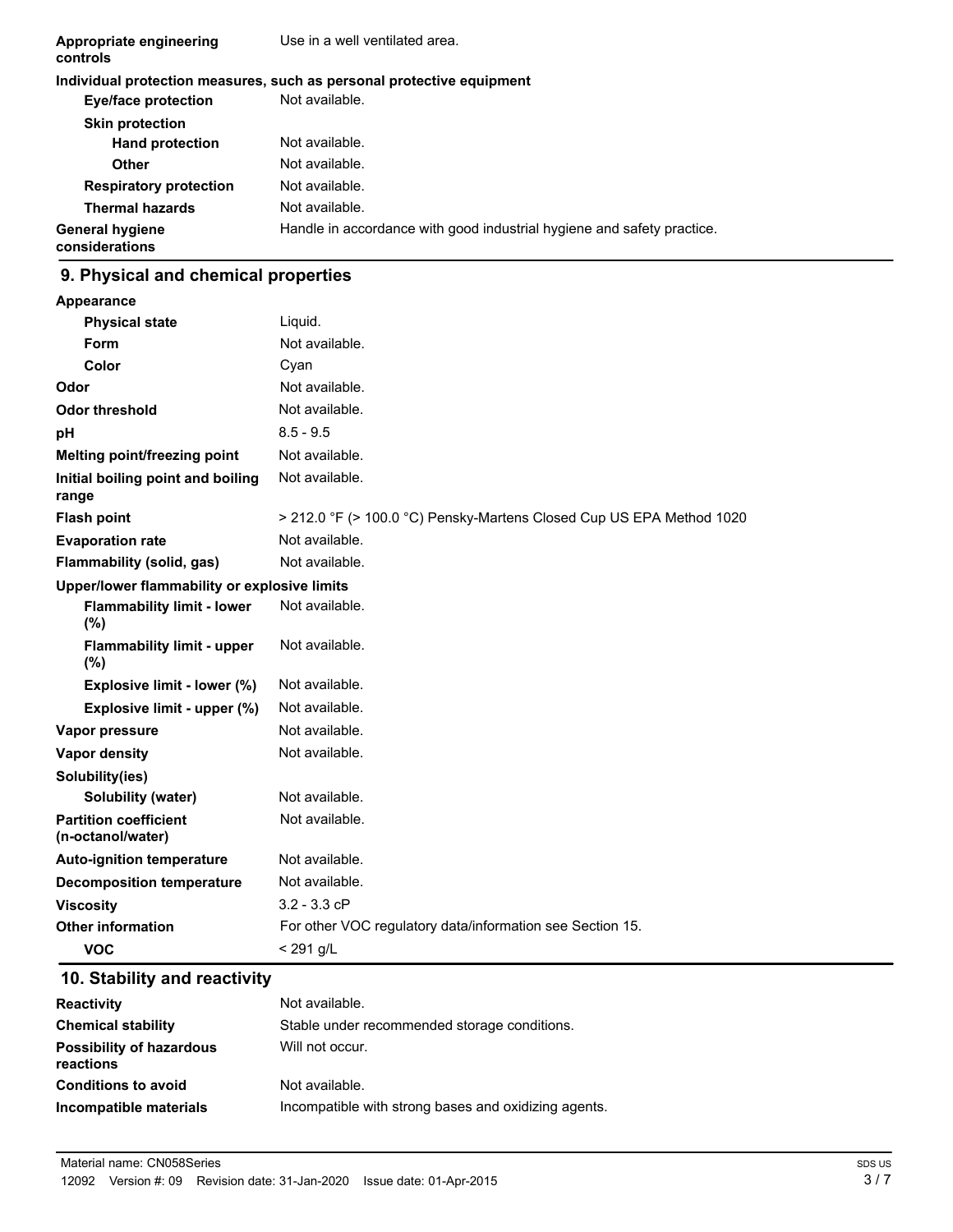## **11. Toxicological information**

**products**

#### **Information on likely routes of exposure**

| <b>Inhalation</b>                                                                  | Under normal conditions of intended use, this material is not expected to be an inhalation hazard. |
|------------------------------------------------------------------------------------|----------------------------------------------------------------------------------------------------|
| <b>Skin contact</b>                                                                | Contact with skin may result in mild irritation.                                                   |
| Eye contact                                                                        | Contact with eyes may result in mild irritation.                                                   |
| Ingestion                                                                          | Health injuries are not known or expected under normal use.                                        |
| Symptoms related to the<br>physical, chemical and<br>toxicological characteristics | Not available.                                                                                     |

#### **Information on toxicological effects**

| <b>Acute toxicity</b>                                                                           | Based on available data, the classification criteria are not met.                                                                                               |                                                                                                                                                                                                      |
|-------------------------------------------------------------------------------------------------|-----------------------------------------------------------------------------------------------------------------------------------------------------------------|------------------------------------------------------------------------------------------------------------------------------------------------------------------------------------------------------|
| <b>Components</b>                                                                               | <b>Species</b>                                                                                                                                                  | <b>Test Results</b>                                                                                                                                                                                  |
| 2-pyrrolidone (CAS 616-45-5)                                                                    |                                                                                                                                                                 |                                                                                                                                                                                                      |
| <b>Acute</b>                                                                                    |                                                                                                                                                                 |                                                                                                                                                                                                      |
| Oral                                                                                            |                                                                                                                                                                 |                                                                                                                                                                                                      |
| LD50                                                                                            | Rat                                                                                                                                                             | > 5000 mg/kg                                                                                                                                                                                         |
| <b>Skin corrosion/irritation</b>                                                                |                                                                                                                                                                 | Non irritant in rabbit (OECD 404) Based on available data, the classification criteria are not met.                                                                                                  |
| Serious eye damage/eye<br>irritation                                                            | Not classified as an irritant according to, OECD 405. Based on available data, the classification<br>criteria are not met.                                      |                                                                                                                                                                                                      |
| Respiratory or skin sensitization                                                               |                                                                                                                                                                 |                                                                                                                                                                                                      |
| <b>Respiratory sensitization</b>                                                                |                                                                                                                                                                 | Based on available data, the classification criteria are not met.                                                                                                                                    |
| <b>Skin sensitization</b>                                                                       |                                                                                                                                                                 | Based on available data, the classification criteria are not met.                                                                                                                                    |
| <b>Germ cell mutagenicity</b>                                                                   | Based on available data, the classification criteria are not met.                                                                                               |                                                                                                                                                                                                      |
| Carcinogenicity                                                                                 | Based on available data, the classification criteria are not met.                                                                                               |                                                                                                                                                                                                      |
| IARC Monographs. Overall Evaluation of Carcinogenicity                                          |                                                                                                                                                                 |                                                                                                                                                                                                      |
| Not listed.<br>OSHA Specifically Regulated Substances (29 CFR 1910.1001-1050)<br>Not regulated. |                                                                                                                                                                 |                                                                                                                                                                                                      |
| US. National Toxicology Program (NTP) Report on Carcinogens                                     |                                                                                                                                                                 |                                                                                                                                                                                                      |
| Not listed.                                                                                     |                                                                                                                                                                 |                                                                                                                                                                                                      |
| <b>Reproductive toxicity</b>                                                                    |                                                                                                                                                                 | Based on available data, the classification criteria are not met.                                                                                                                                    |
|                                                                                                 |                                                                                                                                                                 | 2-pyrrolidone: This component showed developmental effects only at high, maternally toxic doses<br>in test animals. Uptake by people of small doses is not expected to cause developmental toxicity. |
| Specific target organ toxicity -<br>single exposure                                             |                                                                                                                                                                 | Based on available data, the classification criteria are not met.                                                                                                                                    |
| Specific target organ toxicity -<br>repeated exposure                                           |                                                                                                                                                                 | Based on available data, the classification criteria are not met.                                                                                                                                    |
| <b>Aspiration hazard</b>                                                                        |                                                                                                                                                                 | Based on available data, the classification criteria are not met.                                                                                                                                    |
| <b>Further information</b>                                                                      | Complete toxicity data are not available for this specific formulation<br>Refer to Section 2 for potential health effects and Section 4 for first aid measures. |                                                                                                                                                                                                      |

## **12. Ecological information**

| <b>Ecotoxicity</b>               | This product is highly soluble in water. |                            |                      |
|----------------------------------|------------------------------------------|----------------------------|----------------------|
| <b>Components</b>                |                                          | <b>Species</b>             | <b>Test Results</b>  |
| 2-pyrrolidone (CAS 616-45-5)     |                                          |                            |                      |
| <b>Aquatic</b>                   |                                          |                            |                      |
| Crustacea                        | EC50                                     | Water flea (Daphnia pulex) | 13.21 mg/l, 48 hours |
| Persistence and degradability    | Not available.                           |                            |                      |
| <b>Bioaccumulative potential</b> | Not available.                           |                            |                      |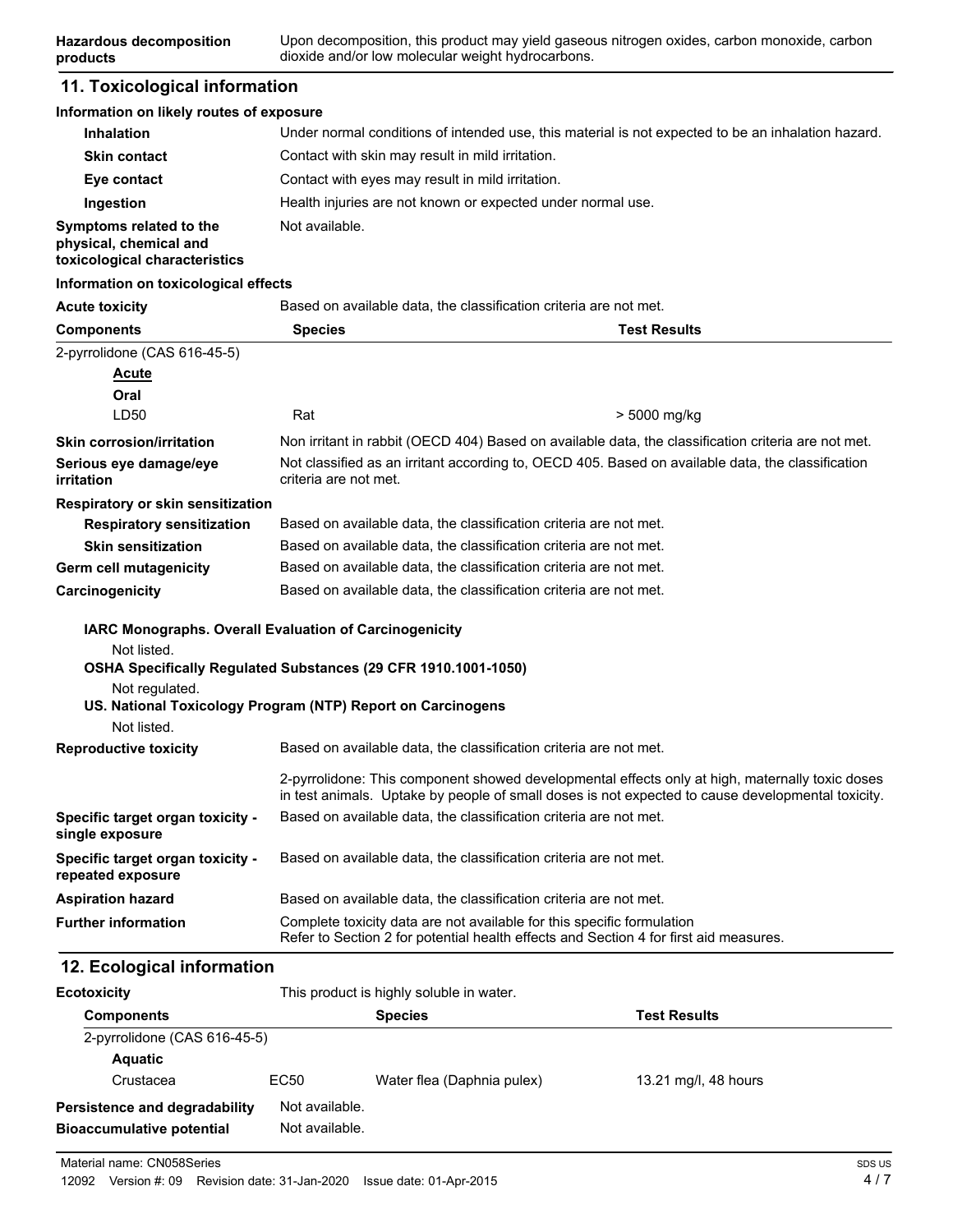|                                 | Partition coefficient n-octanol / water (log Kow)                                                                                                                                                                                                                                |  |
|---------------------------------|----------------------------------------------------------------------------------------------------------------------------------------------------------------------------------------------------------------------------------------------------------------------------------|--|
| 2-pyrrolidone<br>Aliphatic diol | $-0.85$<br>$-0.106$                                                                                                                                                                                                                                                              |  |
| Mobility in soil                | Not available.                                                                                                                                                                                                                                                                   |  |
| Other adverse effects           | Not available.                                                                                                                                                                                                                                                                   |  |
| 13. Disposal considerations     |                                                                                                                                                                                                                                                                                  |  |
| <b>Disposal instructions</b>    | Do not allow this material to drain into sewers/water supplies.<br>Dispose of waste material according to Local, State, Federal, and Provincial Environmental<br>Regulations.                                                                                                    |  |
|                                 | HP's Planet Partners (trademark) supplies recycling program enables simple, convenient recycling<br>of HP original inkjet and LaserJet supplies. For more information and to determine if this service<br>is available in your location, please visit http://www.hp.com/recycle. |  |

## **14. Transport information**

| ٠<br>I<br>×<br>$\sim$ |
|-----------------------|
|-----------------------|

| <b>UN number</b>                            | Not available.                                                                           |
|---------------------------------------------|------------------------------------------------------------------------------------------|
| UN proper shipping name                     | Not Regulated                                                                            |
| <b>Transport hazard class(es)</b>           |                                                                                          |
| <b>Class</b>                                | Not available.                                                                           |
| <b>Subsidiary risk</b>                      |                                                                                          |
| Packing group                               | Not available.                                                                           |
| <b>Environmental hazards</b>                |                                                                                          |
| <b>Marine pollutant</b>                     | Nο                                                                                       |
| Special precautions for user Not available. |                                                                                          |
| <b>IATA</b>                                 |                                                                                          |
| <b>UN number</b>                            | Not available.                                                                           |
| UN proper shipping name                     | Not Regulated                                                                            |
| <b>Transport hazard class(es)</b>           |                                                                                          |
| <b>Class</b>                                | Not available.                                                                           |
| <b>Subsidiary risk</b>                      |                                                                                          |
| Packing group                               | Not available.                                                                           |
| <b>Environmental hazards</b>                | Nο                                                                                       |
| Special precautions for user Not available. |                                                                                          |
| <b>IMDG</b>                                 |                                                                                          |
| <b>UN number</b>                            | Not available.                                                                           |
| UN proper shipping name                     | Not Regulated                                                                            |
| <b>Transport hazard class(es)</b>           |                                                                                          |
| <b>Class</b>                                | Not available.                                                                           |
| <b>Subsidiary risk</b>                      |                                                                                          |
| Packing group                               | Not available.                                                                           |
| <b>Transport hazard class(es)</b>           |                                                                                          |
| <b>Marine pollutant</b>                     | No                                                                                       |
| EmS                                         | Not available.                                                                           |
| Special precautions for user Not available. |                                                                                          |
| ADR                                         |                                                                                          |
| <b>UN number</b>                            | Not available.                                                                           |
| UN proper shipping name                     | Not Regulated                                                                            |
| <b>Transport hazard class(es)</b>           |                                                                                          |
| <b>Class</b>                                | Not available.                                                                           |
| <b>Subsidiary risk</b>                      |                                                                                          |
| Hazard No. (ADR)                            | Not available.                                                                           |
| <b>Tunnel restriction code</b>              | Not available.                                                                           |
| <b>Packing group</b>                        | Not available.                                                                           |
| <b>Environmental hazards</b>                | No                                                                                       |
| Special precautions for user Not available. |                                                                                          |
| <b>Further information</b>                  | Not a dangerous good under DOT, IATA, ADR, IMDG, or RID.                                 |
|                                             | Transport in bulk according to Annex II of MARPOL73/78 and the IBC code: Not applicable. |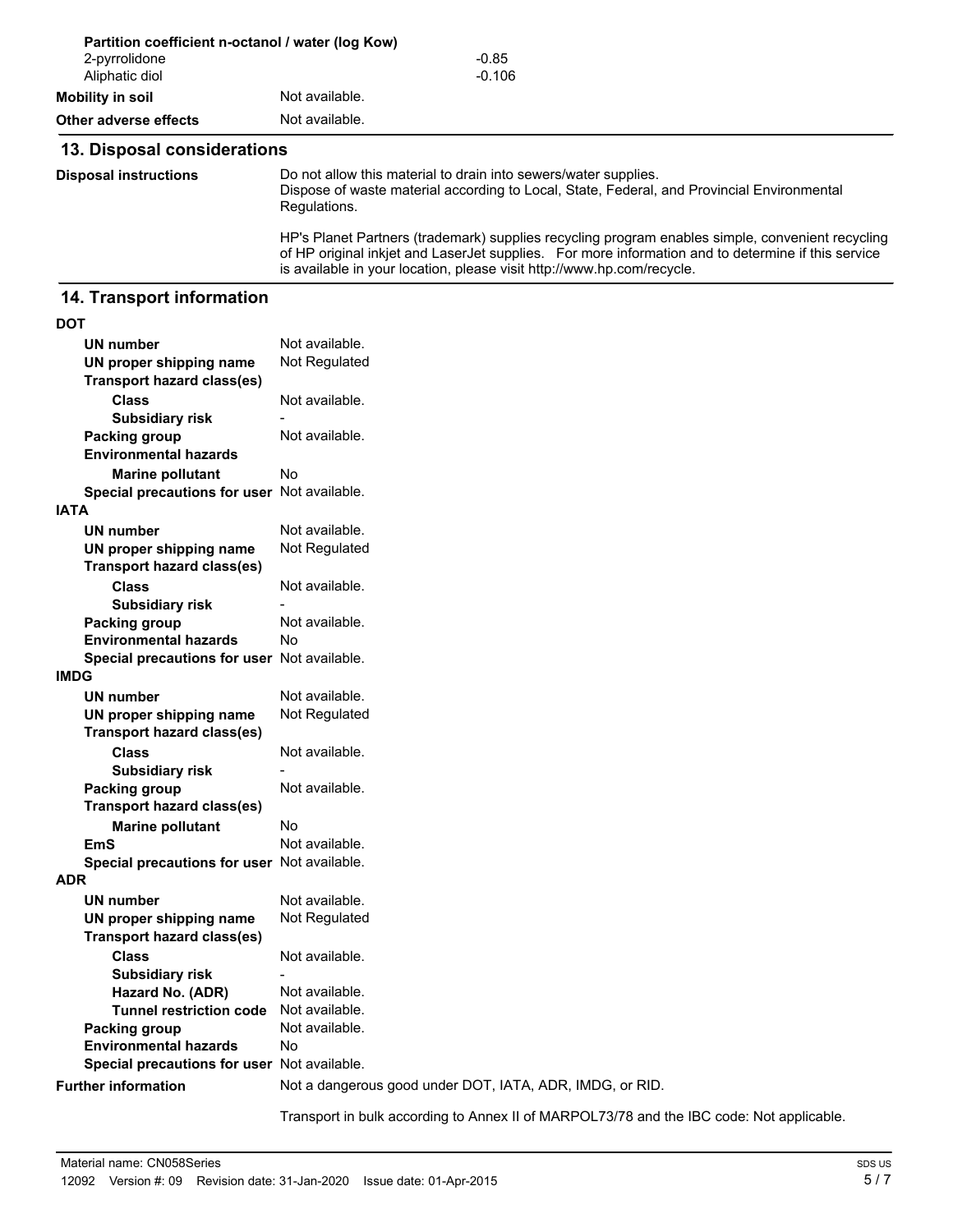## **15. Regulatory information**

| <b>US federal regulations</b>                                           | US TSCA 12(b): Does not contain listed chemicals.                                                                                                                                                                                                                                                                                                                                                                                                                                                                                                                                                                                                                                                                                                                                                                                                                                                                                                                                                                                                                                                                                                                                                                                                                                                                                                                         |
|-------------------------------------------------------------------------|---------------------------------------------------------------------------------------------------------------------------------------------------------------------------------------------------------------------------------------------------------------------------------------------------------------------------------------------------------------------------------------------------------------------------------------------------------------------------------------------------------------------------------------------------------------------------------------------------------------------------------------------------------------------------------------------------------------------------------------------------------------------------------------------------------------------------------------------------------------------------------------------------------------------------------------------------------------------------------------------------------------------------------------------------------------------------------------------------------------------------------------------------------------------------------------------------------------------------------------------------------------------------------------------------------------------------------------------------------------------------|
|                                                                         | TSCA Section 12(b) Export Notification (40 CFR 707, Subpt. D)                                                                                                                                                                                                                                                                                                                                                                                                                                                                                                                                                                                                                                                                                                                                                                                                                                                                                                                                                                                                                                                                                                                                                                                                                                                                                                             |
| Not regulated.<br><b>CERCLA Hazardous Substance List (40 CFR 302.4)</b> |                                                                                                                                                                                                                                                                                                                                                                                                                                                                                                                                                                                                                                                                                                                                                                                                                                                                                                                                                                                                                                                                                                                                                                                                                                                                                                                                                                           |
| Not listed.                                                             |                                                                                                                                                                                                                                                                                                                                                                                                                                                                                                                                                                                                                                                                                                                                                                                                                                                                                                                                                                                                                                                                                                                                                                                                                                                                                                                                                                           |
| <b>SARA 304 Emergency release notification</b>                          |                                                                                                                                                                                                                                                                                                                                                                                                                                                                                                                                                                                                                                                                                                                                                                                                                                                                                                                                                                                                                                                                                                                                                                                                                                                                                                                                                                           |
| Not regulated.                                                          |                                                                                                                                                                                                                                                                                                                                                                                                                                                                                                                                                                                                                                                                                                                                                                                                                                                                                                                                                                                                                                                                                                                                                                                                                                                                                                                                                                           |
|                                                                         | OSHA Specifically Regulated Substances (29 CFR 1910.1001-1050)                                                                                                                                                                                                                                                                                                                                                                                                                                                                                                                                                                                                                                                                                                                                                                                                                                                                                                                                                                                                                                                                                                                                                                                                                                                                                                            |
| Not regulated.                                                          |                                                                                                                                                                                                                                                                                                                                                                                                                                                                                                                                                                                                                                                                                                                                                                                                                                                                                                                                                                                                                                                                                                                                                                                                                                                                                                                                                                           |
| <b>Hazard categories</b>                                                | Superfund Amendments and Reauthorization Act of 1986 (SARA)<br>Immediate Hazard - No<br>Delayed Hazard - Yes<br>Fire Hazard - No<br>Pressure Hazard - No<br>Reactivity Hazard - No                                                                                                                                                                                                                                                                                                                                                                                                                                                                                                                                                                                                                                                                                                                                                                                                                                                                                                                                                                                                                                                                                                                                                                                        |
| SARA 302 Extremely hazardous substance                                  |                                                                                                                                                                                                                                                                                                                                                                                                                                                                                                                                                                                                                                                                                                                                                                                                                                                                                                                                                                                                                                                                                                                                                                                                                                                                                                                                                                           |
| Not listed.                                                             |                                                                                                                                                                                                                                                                                                                                                                                                                                                                                                                                                                                                                                                                                                                                                                                                                                                                                                                                                                                                                                                                                                                                                                                                                                                                                                                                                                           |
| SARA 311/312 Hazardous<br>chemical                                      | Yes                                                                                                                                                                                                                                                                                                                                                                                                                                                                                                                                                                                                                                                                                                                                                                                                                                                                                                                                                                                                                                                                                                                                                                                                                                                                                                                                                                       |
| <b>Other federal requlations</b>                                        |                                                                                                                                                                                                                                                                                                                                                                                                                                                                                                                                                                                                                                                                                                                                                                                                                                                                                                                                                                                                                                                                                                                                                                                                                                                                                                                                                                           |
|                                                                         | Clean Air Act (CAA) Section 112 Hazardous Air Pollutants (HAPs) List                                                                                                                                                                                                                                                                                                                                                                                                                                                                                                                                                                                                                                                                                                                                                                                                                                                                                                                                                                                                                                                                                                                                                                                                                                                                                                      |
| Not regulated.                                                          | Clean Air Act (CAA) Section 112(r) Accidental Release Prevention (40 CFR 68.130)                                                                                                                                                                                                                                                                                                                                                                                                                                                                                                                                                                                                                                                                                                                                                                                                                                                                                                                                                                                                                                                                                                                                                                                                                                                                                          |
| Not regulated.                                                          |                                                                                                                                                                                                                                                                                                                                                                                                                                                                                                                                                                                                                                                                                                                                                                                                                                                                                                                                                                                                                                                                                                                                                                                                                                                                                                                                                                           |
| <b>Safe Drinking Water Act</b><br>(SDWA)                                | Not regulated.                                                                                                                                                                                                                                                                                                                                                                                                                                                                                                                                                                                                                                                                                                                                                                                                                                                                                                                                                                                                                                                                                                                                                                                                                                                                                                                                                            |
| US state regulations                                                    | Not Listed                                                                                                                                                                                                                                                                                                                                                                                                                                                                                                                                                                                                                                                                                                                                                                                                                                                                                                                                                                                                                                                                                                                                                                                                                                                                                                                                                                |
| <b>Other information</b>                                                | VOC content (less water, less exempt compounds) = 1148 g/L (U.S. requirement, not for<br>emissions)<br>VOC data based on formulation (Organic compounds minus solids)                                                                                                                                                                                                                                                                                                                                                                                                                                                                                                                                                                                                                                                                                                                                                                                                                                                                                                                                                                                                                                                                                                                                                                                                     |
| <b>Regulatory information</b>                                           | All chemical substances in this HP product have been notified or are exempt from notification<br>under chemical substances notification laws in the following countries: US (TSCA), EU<br>(EINECS/ELINCS), Switzerland, Canada (DSL/NDSL), Australia, Japan, Philippines, South Korea,<br>New Zealand, and China.                                                                                                                                                                                                                                                                                                                                                                                                                                                                                                                                                                                                                                                                                                                                                                                                                                                                                                                                                                                                                                                         |
|                                                                         | 16. Other information, including date of preparation or last revision                                                                                                                                                                                                                                                                                                                                                                                                                                                                                                                                                                                                                                                                                                                                                                                                                                                                                                                                                                                                                                                                                                                                                                                                                                                                                                     |
| <b>Issue date</b>                                                       | 01-Apr-2015                                                                                                                                                                                                                                                                                                                                                                                                                                                                                                                                                                                                                                                                                                                                                                                                                                                                                                                                                                                                                                                                                                                                                                                                                                                                                                                                                               |
| <b>Revision date</b>                                                    | 31-Jan-2020                                                                                                                                                                                                                                                                                                                                                                                                                                                                                                                                                                                                                                                                                                                                                                                                                                                                                                                                                                                                                                                                                                                                                                                                                                                                                                                                                               |
| Version #                                                               | 09                                                                                                                                                                                                                                                                                                                                                                                                                                                                                                                                                                                                                                                                                                                                                                                                                                                                                                                                                                                                                                                                                                                                                                                                                                                                                                                                                                        |
| <b>Other information</b>                                                | This SDS was prepared in accordance with USA OSHA Hazard Communications regulation (29)<br>CFR 1910.1200).                                                                                                                                                                                                                                                                                                                                                                                                                                                                                                                                                                                                                                                                                                                                                                                                                                                                                                                                                                                                                                                                                                                                                                                                                                                                |
| <b>Disclaimer</b>                                                       | This safety data sheet is meant to convey information about HP inks (toners) provided in HP<br>Original ink (toner) supplies. If our Safety Data Sheet has been provided to you with a refilled,<br>remanufactured, compatible or other non-HP Original supply please be aware that the information<br>contained herein was not meant to convey information about such products and there could be<br>considerable differences from information in this document and the safety information for the<br>product you purchased. Please contact the seller of the refilled, remanufactured or compatible<br>supplies for applicable information, including information on personal protective equipment,<br>exposure risks and safe handling guidance. HP does not accept refilled, remanufactured or<br>compatible supplies in our recycling programs. This Safety Data Sheet document is provided<br>without charge to customers of HP. Data is the most current known to HP at the time of<br>preparation of this document and is believed to be accurate. It should not be construed as<br>guaranteeing specific properties of the products as described or suitability for a particular<br>application. This document was prepared to the requirements of the jurisdiction specified in<br>Section 1 above and may not meet regulatory requirements in other countries. |